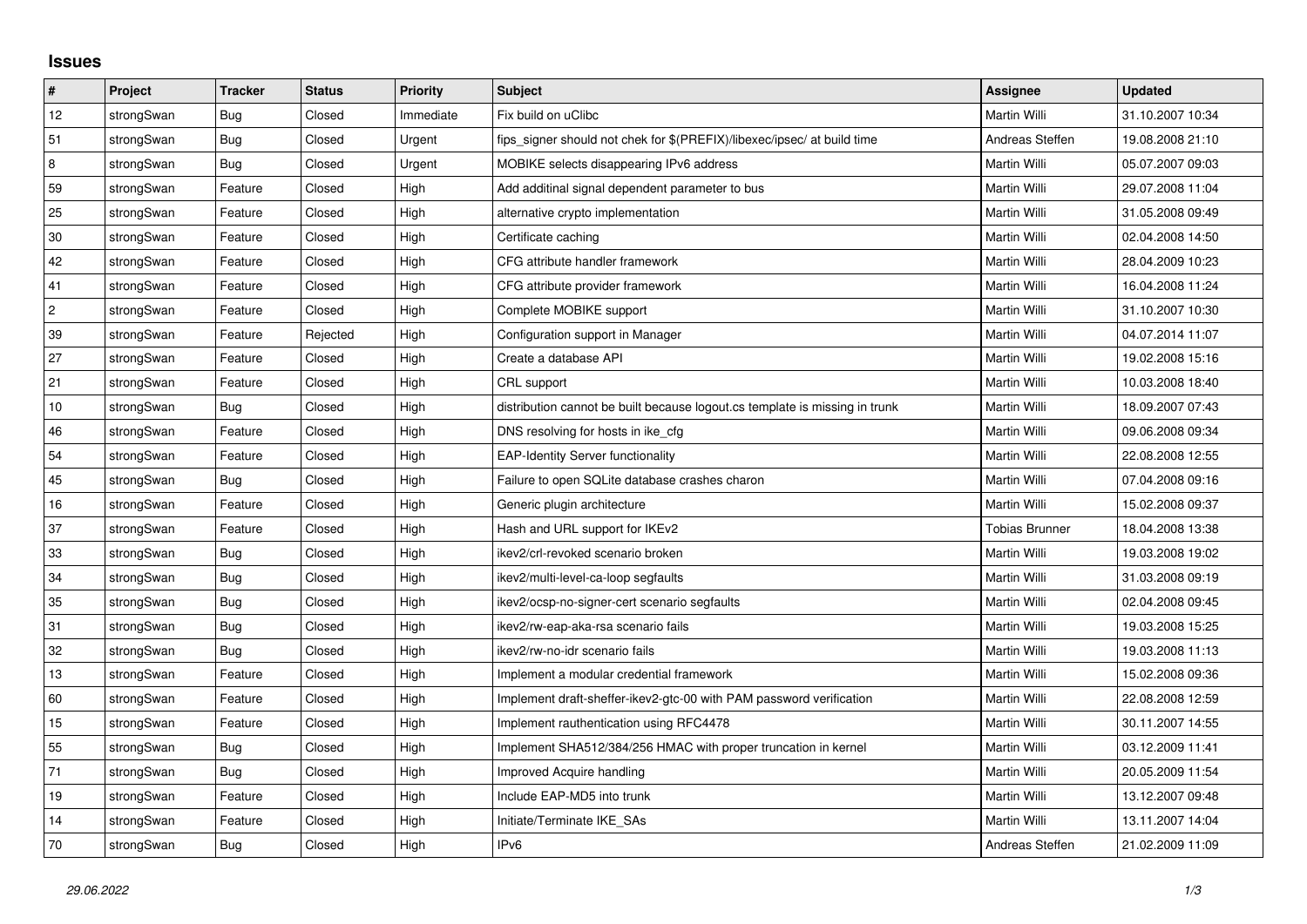| $\vert$ #                 | Project    | <b>Tracker</b> | <b>Status</b> | Priority | <b>Subject</b>                                                         | <b>Assignee</b>       | <b>Updated</b>   |
|---------------------------|------------|----------------|---------------|----------|------------------------------------------------------------------------|-----------------------|------------------|
| 65                        | strongSwan | <b>Bug</b>     | Closed        | High     | Many UML tests fail                                                    | Andreas Steffen       | 07.10.2008 07:09 |
| 18                        | strongSwan | Feature        | Closed        | High     | Merge EAP-AKA module into trunk                                        | Martin Willi          | 13.12.2007 09:47 |
| 52                        | strongSwan | <b>Bug</b>     | Closed        | High     | Migrate ESP sequence number in update sa                               | <b>Tobias Brunner</b> | 25.06.2008 08:40 |
| 43                        | strongSwan | <b>Bug</b>     | Closed        | High     | missing certificate_identity in SQL database causes segfault           | Martin Willi          | 07.04.2008 10:08 |
| 64                        | strongSwan | Bug            | Closed        | High     | MOBIKE with changed NAT mappings                                       | Martin Willi          | 08.10.2008 14:21 |
| 40                        | strongSwan | Feature        | Closed        | High     | NetworkManager support                                                 | Martin Willi          | 22.08.2008 12:54 |
| 56                        | strongSwan | Bug            | Closed        | High     | New interface for EAP-SIM backend                                      | Martin Willi          | 24.10.2008 10:23 |
| 22                        | strongSwan | Feature        | Closed        | High     | OCSP support                                                           | Martin Willi          | 10.03.2008 18:41 |
| 48                        | strongSwan | Feature        | Closed        | High     | Parallel trustchain verification                                       | Martin Willi          | 16.04.2008 11:33 |
| $\mathbf{1}$              | strongSwan | Feature        | Closed        | High     | Partial MOBIKE implementation                                          | Martin Willi          | 02.07.2007 16:14 |
| 17                        | strongSwan | Feature        | Closed        | High     | Pluggable crypto modules                                               | Martin Willi          | 15.02.2008 09:36 |
| 20                        | strongSwan | Feature        | Closed        | High     | Pluggable fetcher plugins                                              | Martin Willi          | 18.02.2008 09:58 |
| 50                        | strongSwan | Bug            | Closed        | High     | plutostderrlog option missing                                          | Martin Willi          | 11.05.2008 10:10 |
| 26                        | strongSwan | Bug            | Closed        | High     | Port all tools to new crypto/credential APIs                           | Martin Willi          | 21.03.2008 18:04 |
| $\ensuremath{\mathsf{3}}$ | strongSwan | Feature        | Closed        | High     | refactoring of thread management                                       | Martin Willi          | 29.06.2007 14:49 |
| $\overline{7}$            | strongSwan | Feature        | Closed        | High     | Relational database configurations/credentials                         | Martin Willi          | 02.04.2008 16:30 |
| 47                        | strongSwan | Feature        | Closed        | High     | <b>RNG API</b>                                                         | Martin Willi          | 16.04.2008 11:27 |
| 11                        | strongSwan | Bug            | Closed        | High     | Show IKE SA status overview                                            | Martin Willi          | 31.10.2007 10:29 |
| 49                        | strongSwan | <b>Bug</b>     | Closed        | High     | starter log directly to terminal                                       | Martin Willi          | 30.04.2009 10:18 |
| 73                        | strongSwan | Issue          | Closed        | High     | StrongSwan IKEv2 CERT Payload missing first 0x30 byte of DER-encoding. | Martin Willi          | 06.05.2013 21:33 |
| 36                        | strongSwan | Bug            | Closed        | High     | strongswan-4.2.0 does not compile with uclibc                          | Martin Willi          | 04.04.2008 13:51 |
| 24                        | strongSwan | Feature        | Closed        | High     | Update doxygen documentation                                           | Martin Willi          | 22.02.2008 16:07 |
| 61                        | strongSwan | Bug            | Closed        | High     | When recovering from DPD, firewall rules aren't added as necessary     | Andreas Steffen       | 06.05.2013 21:43 |
| 79                        | strongSwan | <b>Bug</b>     | Closed        | High     | Windows 7 sometimes fails to verify RSA signatures done by gcrypt      | Martin Willi          | 30.06.2009 12:22 |
| 6                         | strongSwan | Feature        | Closed        | High     | XML based configuration interface: Control                             | Martin Willi          | 13.11.2007 14:04 |
| $\overline{4}$            | strongSwan | Feature        | Closed        | High     | XML based configuration interface: Infrastructure                      | Martin Willi          | 02.07.2007 16:30 |
| 5                         | strongSwan | Feature        | Closed        | High     | XML based configuration interface: Status query                        | Martin Willi          | 07.08.2007 08:49 |
| 76                        | strongSwan | Feature        | Closed        | Normal   | crypto test framework                                                  | Martin Willi          | 12.06.2009 11:31 |
| 100                       | strongSwan | Feature        | Closed        | Normal   | Derive traffic selectors from authentication process                   | Martin Willi          | 23.07.2010 16:53 |
| 62                        | strongSwan | Bug            | Closed        | Normal   | ikev2 missing rekeying support not recognised                          | Martin Willi          | 14.11.2008 15:17 |
| 67                        | strongSwan | Feature        | Closed        | Normal   | Implement DH groups 22-24                                              | Martin Willi          | 19.04.2010 14:51 |
| 69                        | strongSwan | Feature        | Closed        | Normal   | Improve scheduler performance                                          | <b>Tobias Brunner</b> | 04.12.2008 17:03 |
| 78                        | strongSwan | Feature        | Closed        | Normal   | Integrity tester for libstrongswan and all plugins.                    | Martin Willi          | 27.06.2009 16:19 |